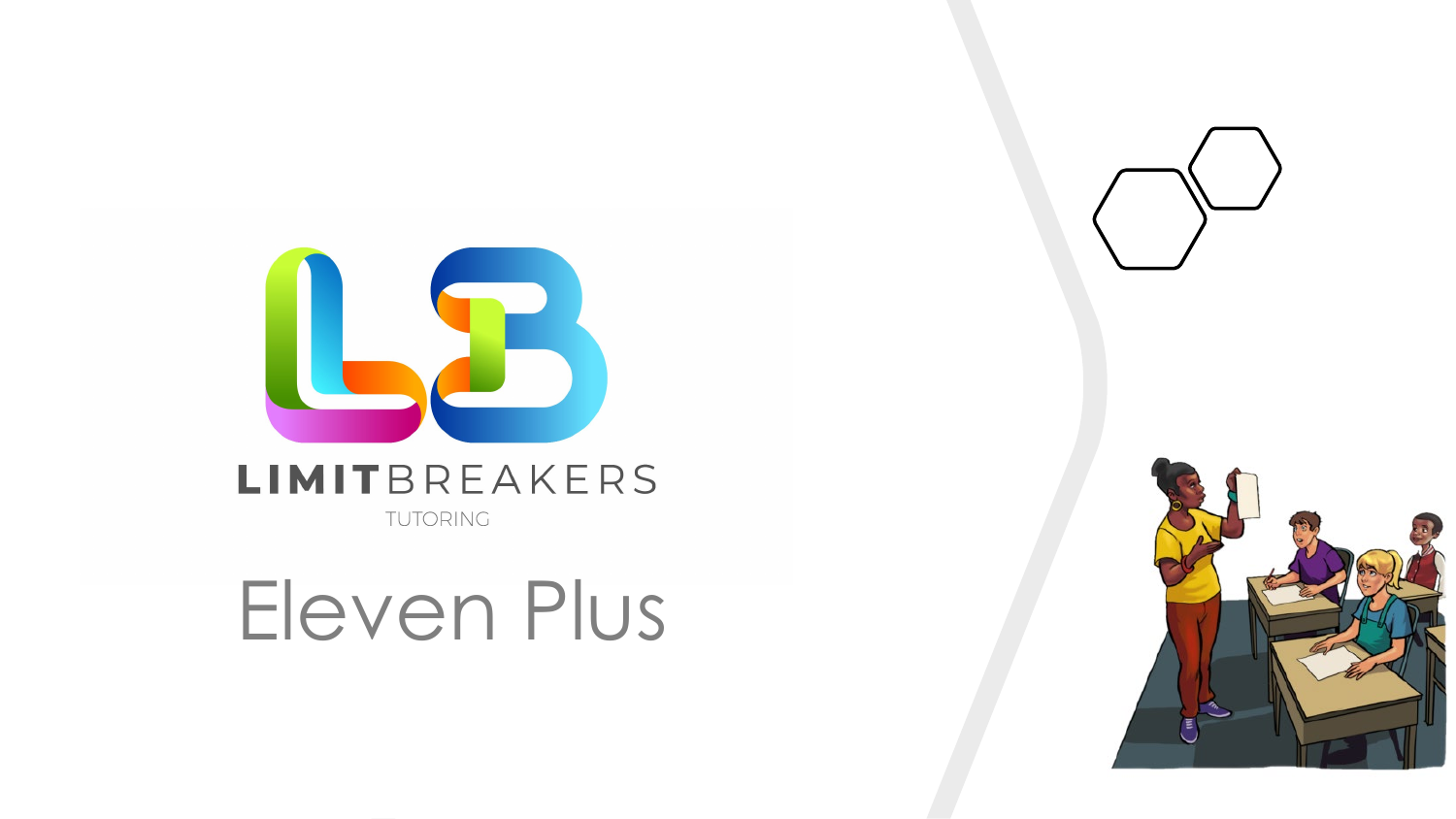## Our Core **Values**



**LIMIT**BREAKERS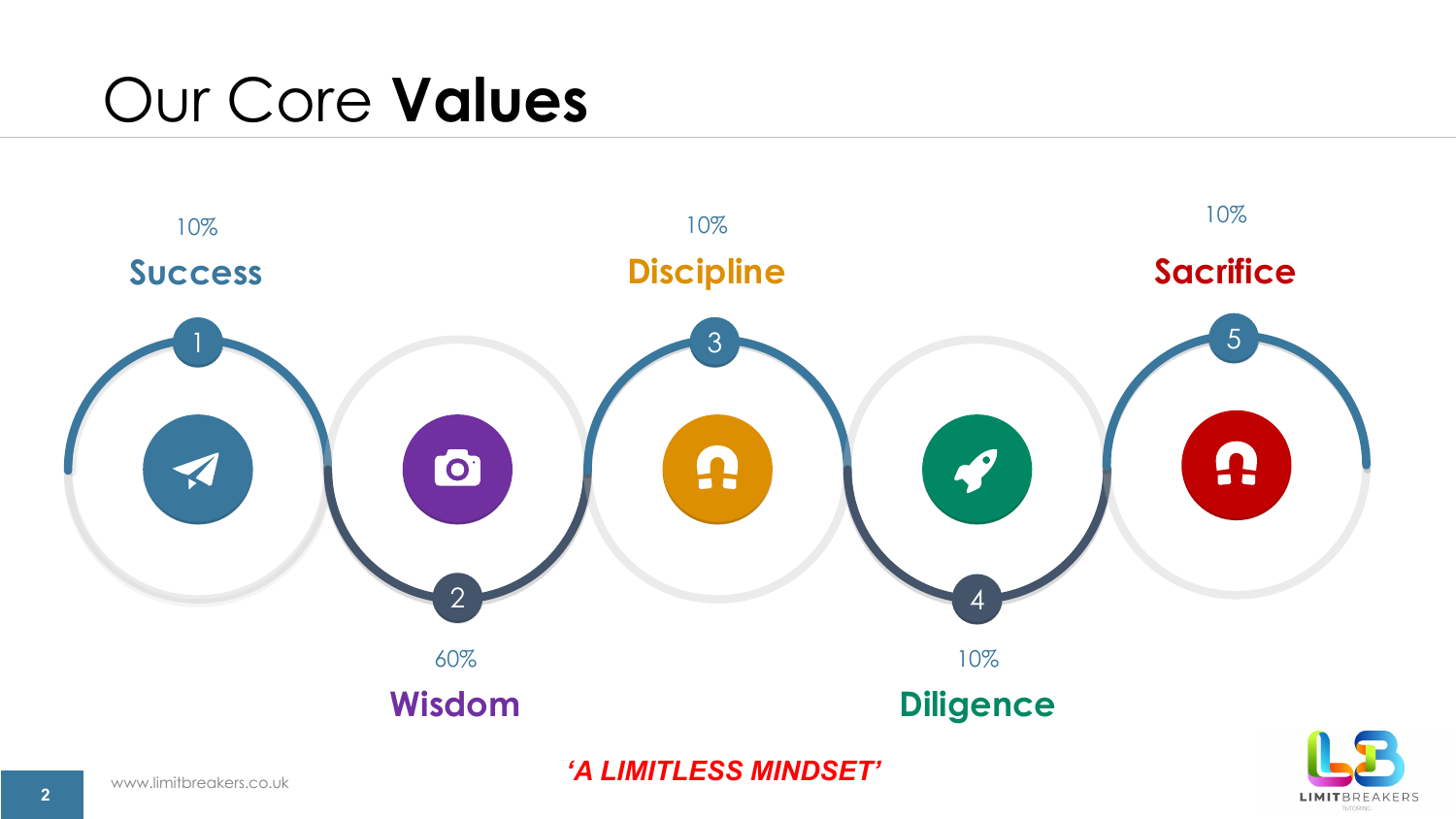## **Mathematics**

## 合

#### **Mathematics**

- Times Tables
- Roman Numerals
- Sequences and Number Patterns
- Decimals
- BIDMAS
- Square Root, Square Numbers, Cube Numbers
- Function Machines
- Greater & Less Than
- Direct Arithmetic to Word Problems
- 2D Shapes
- 3D Shapes
- Triangular Numbers
- Mean/median/mode/range
- Metric and Imperial Units of Measurement
- Conversion of Money
- **Tallying**
- Add and Subtracting Fractions



#### **Mathematics**

- Multiplying Fractions
- Converting Mixed Numbers
- and Improper
- **Fractions**
- Graphs and Charts Pie Charts,
- Bar Charts, Line
- Graphs
- Prime Numbers
- Prime Factors
- Venn Diagrams
- Highest Common Factor and
- Lowest Common
- **Multiple**
- Perimeter and Area (Squares,
	- Rectangles,
- Compound Shapes)
- Column Graphs
- Pie Charts



#### **Mathematics**

- Angle Calculations
- Co-ordinates
- **Percentages**
- Simple Ratio / Proportion
- Volume of Cube and Cuboids
- Simple Probability
- Nets
- **Example Capacity**
- Reading Scales
- Organising and Comparing Information

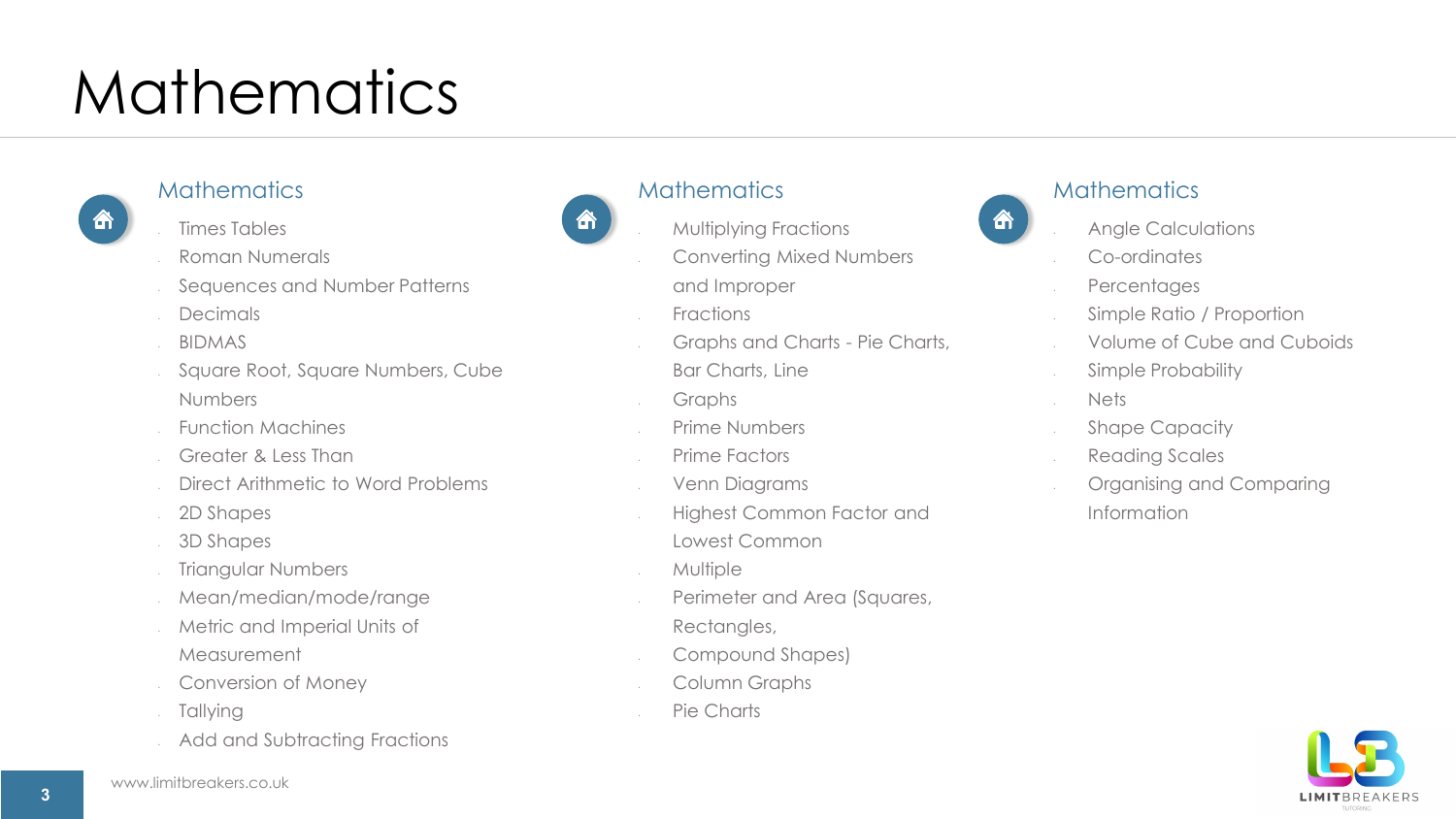# English

### Comprehension

合

- Recognising different types of texts
- Reading strategies
- Answering questions on selecting information from a text
- Understanding words in context
- Synonyms and working out the meaning of phrases
- Identifying parts of speech
- Grammar
- Literary techniques
- Author's purpose and choices
- Deduction and reasoning
- Using information from the text
- **Prediction**
- **Continuation**
- **Evaluation**





### Spelling

- Spelling introduction and commonly
- Misspelled words
- Homophones
- Doubling Consonants
- Singulars and plurals
- Silent letters
- **Suffixes**
- Prefixes
- Commas, colons and semi
	- colons



### Punctuation & Grammar

- Apostrophes, brackets and other punctuation
- Sentences and paragraphs
- Subjects, objects and pronouns
- Nouns and the definite article
- Verbs and verb tense
- Adjectives and adverbs
- **Prepositions**
- Conjunctions and
- connectives
- Clauses
- **Diminutives**
- Direct and reported speech
- Common mistakes and how to avoid them

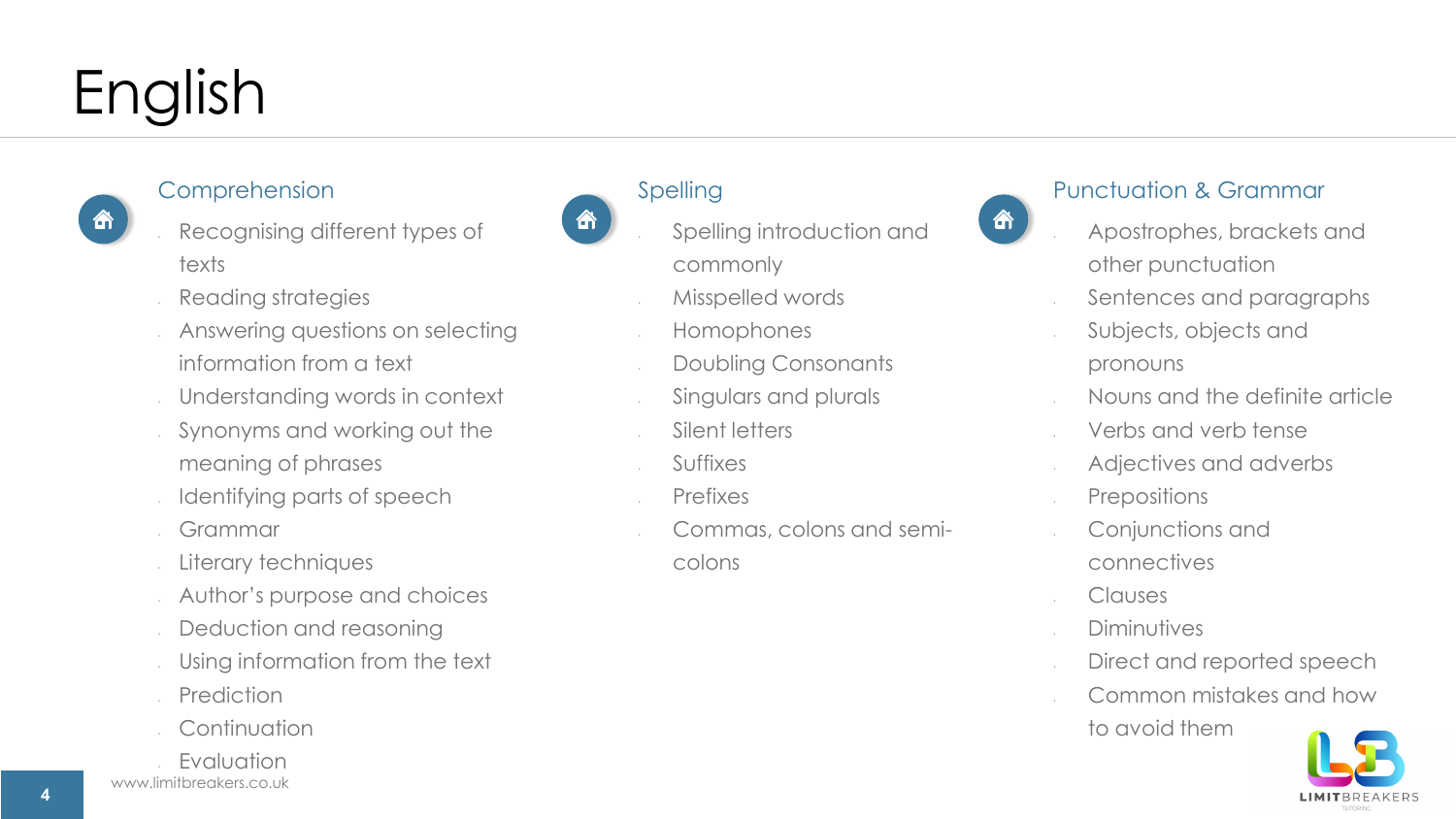# Verbal Reasoning (VR)

#### VR

- Identifying groups of words
- Sort words into categories
- Pair up words
- Find words that do not belong with each other
- Words closest in type
- Opposite in meaning
- Words with more than one meaning
- Synonyms and Rhyming
- Words that have letters in common
- Words made from same letters as other words
- Combine two words to make compound words
- Combine two words to make new words
- Choose pairs of opposites
- Finish one word and begin the next
- Find a prefix for a set of words



- Make new words by adding or
- removing letters
- Move one letter to make two new words (from two
- words)

VR

- Three missing letters make a word
- Change letters to make new words (one step)
- Change letters to make new words (two steps)
- Complete the sentence by selecting the appropriate
- words
- Complete the sentence by filling in the missing word
- Anagrams rearrange letters to make a word (or two
- new words)



### VR

- Rearrange a sentence to make sense of it
- Use rules to create new words
- Complete crosswords
- Alphabetical order
- Find a word hidden in a sentence
- Find a small word in a larger word
- Number sequences single and double
- Letter codes in numbers
- etter codes in symbols
- Apply number logic: substituting letters and numbers
- in calculations
- Using grids for information
- **Proofreading**
- Text Structure rearrange the order of five sentences
- Sentence accuracy